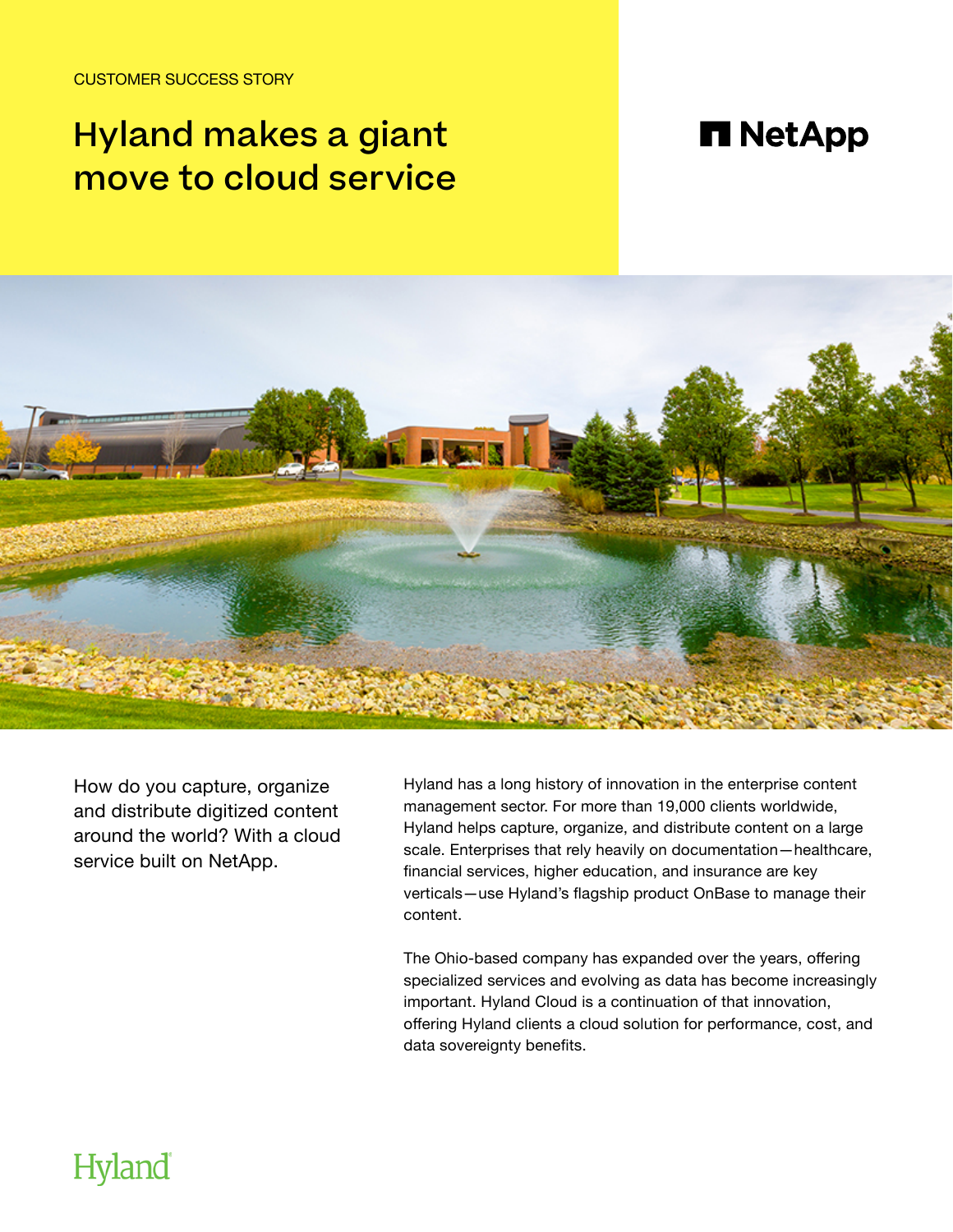#### **Expanded cloud storage from 2PB to 14PB**

### **Saved 2PB with deduplication**

### **Lowered storage deployment time**

Patrick Mulcahy, vice president of Global Cloud Services, said that having NetApp® technologies at the core of Hyland's 18 colocated data centers made NetApp the right choice for cloud offerings. The company has NetApp AFF and FAS investments in its data centers. NetApp Cloud Volumes ONTAP® software and the NetApp StorageGRID® objectbased storage solution are used both on premises and with Hyland Cloud's primary public cloud, AWS.

"As more customers store content and more content comes into these systems, we need creative solutions for our storage needs," Mulcahy said. "We continue to see tremendous success in customers either starting fresh in the Hyland Cloud or premises-based customers moving to our Hyland Cloud offering."

### "They had originally predicted a multiyear go-live phase, and we were able to shrink that time into within 6 to 8 months," he said.

The technologies allow Hyland to quickly respond to client demands without capital investments in new colocations and shorten the time to market. Paul Adkins, Director of Global Cloud Services, Infrastructure and Security, said that the deployment time of a traditional colocated instance is 90 days. With Hyland Cloud, that time is reduced to 30 days.

"That gives us an opportunity to get into new regions, provide a service to our customers without a huge gamble, without a 3-year gamble of a full co-lo build," he said.

"Traditionally in co-lo, you have to buy for that topend growth, and then when it shrinks, you have all this room. With hyperscaling, we can expand as needed, depending on the type of solution—where compute and storage can grow and shrink."

As an example, Mulcahy pointed to a Hyland Cloud customer, a large healthcare organization, that chose to go with the cloud offering. The time needed to deploy was a major factor in the organization's decision.

"They had originally predicted a multiyear go-live phase, and we were able to shrink that time into within 6 to 8 months," he said.

"Going faster and saving money means the world to me and our customers. The largest benefit of NetApp to Hyland is our familiarity with the products and the sales team," Adkins said. "The sales team understands our environment. They work with us on a daily basis to enhance our ability to meet the needs of our customers."

Those efforts also extend to development teams using NetApp Trident for persistent storage in containers. The ability to develop, test, and deploy with scalable storage is key for creating innovations in applications and services. NetApp product features such as deduplication are helping to control storage costs by increasing storage density and saving as much as 2PB of data.

Hyland Cloud has been able to scale its storage to meet growing demand. In 3 years, the volume has increased by a factor of 7—from 2PB to 14PB. Mulcahy noted that the increase was managed by adding only one storage engineer to his team.